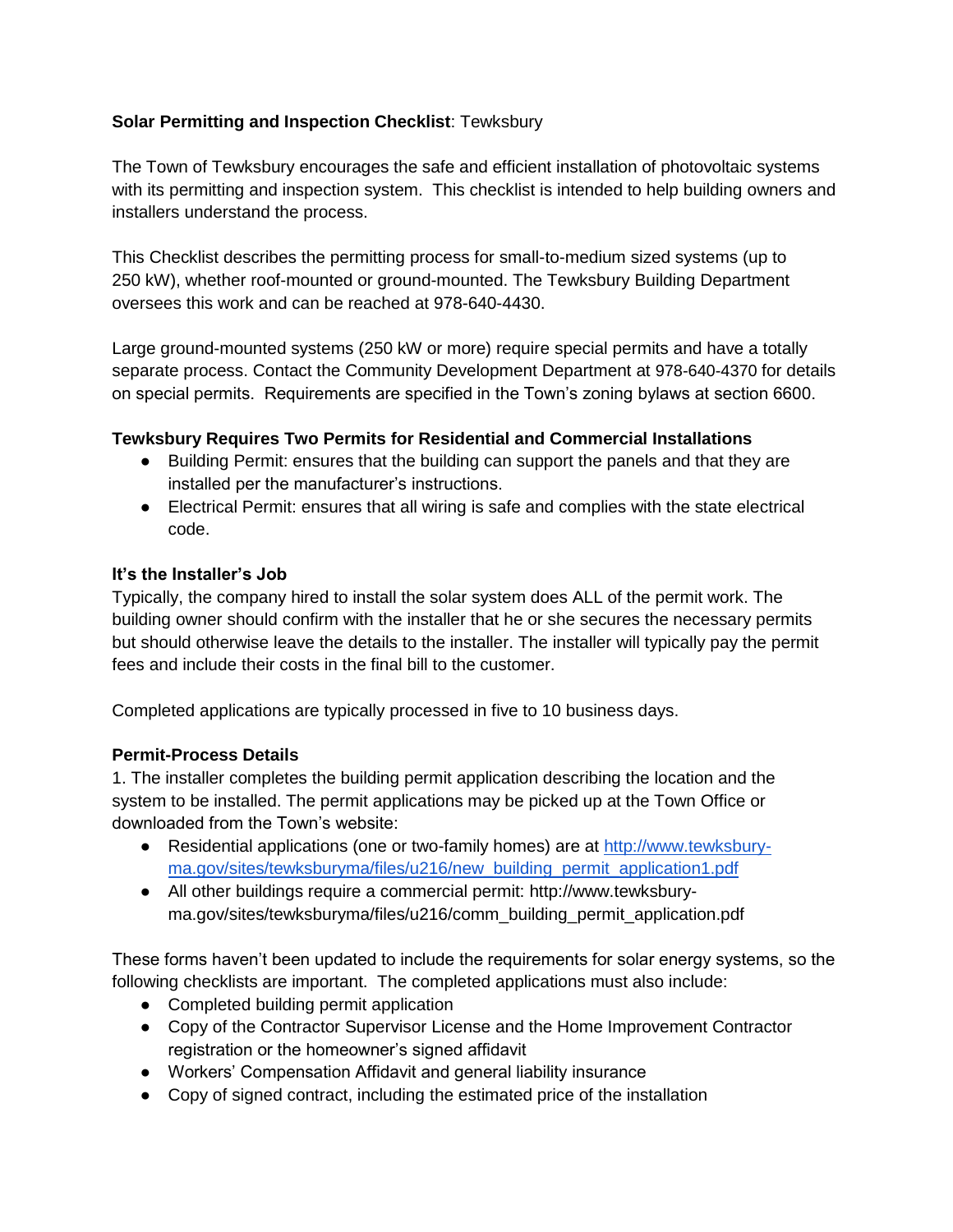- Evidence that the roof is structurally capable of supporting the system; generally this requires an engineer's stamped affidavit
- 2 sets of building plans
- Certified plot plan if the permit is for a ground-mounted system
- The permit fee

2. A licensed electrician completes the electrical permit application and usually submits it to the Building Department at the same time as the building permit application. The electrical permit application is available at:<http://www.tewksbury-ma.gov/sites/tewksburyma/files/file/file/elec.pdf>

The application requires the electrician to submit:

- License number
- Certificate of insurance
- Detailed description of the installation
- The permit fee

3. Tewksbury allows email submittals provided all attachments are legible. Otherwise, forms and documentation may be mailed or hand-delivered.

4. Staff Review: The Buildings Department staff will phone the applicant if any additional information is needed. Once the application is complete, staff members review the substance of the project. They ensure that no taxes are due on the property and, if necessary, circulate it among other departments. For example, staff will ask the conservation agent to ensure that ground-mounted systems don't get installed in protected wetlands.

5. When the review is complete, staff will notify the applicant by mail, email, or phone. The review is usually completed within five to 10 business days.

6. When permits are issued, the installer may complete the project.

#### **Inspection Process Details**

- 1. Tewksbury requires installations to pass a building inspection first and then an electrical inspection.
- 2. When the solar installation is complete, the installer submits an engineer's final affidavit certifying that the work was completed as specified. Often the installer submits photographs with the affidavit.
- 3. The installer phones the Building Inspector and requests an inspection. The Building Inspector will arrange an appointment with the installer for the same day or the next and for sometime between 9:30 am and noon. For residential installations, the homeowner must be present. For commercial projects, the contractor must be present. The Building Inspector may waive an on-site inspection if the photographs demonstrate that the job was done properly.